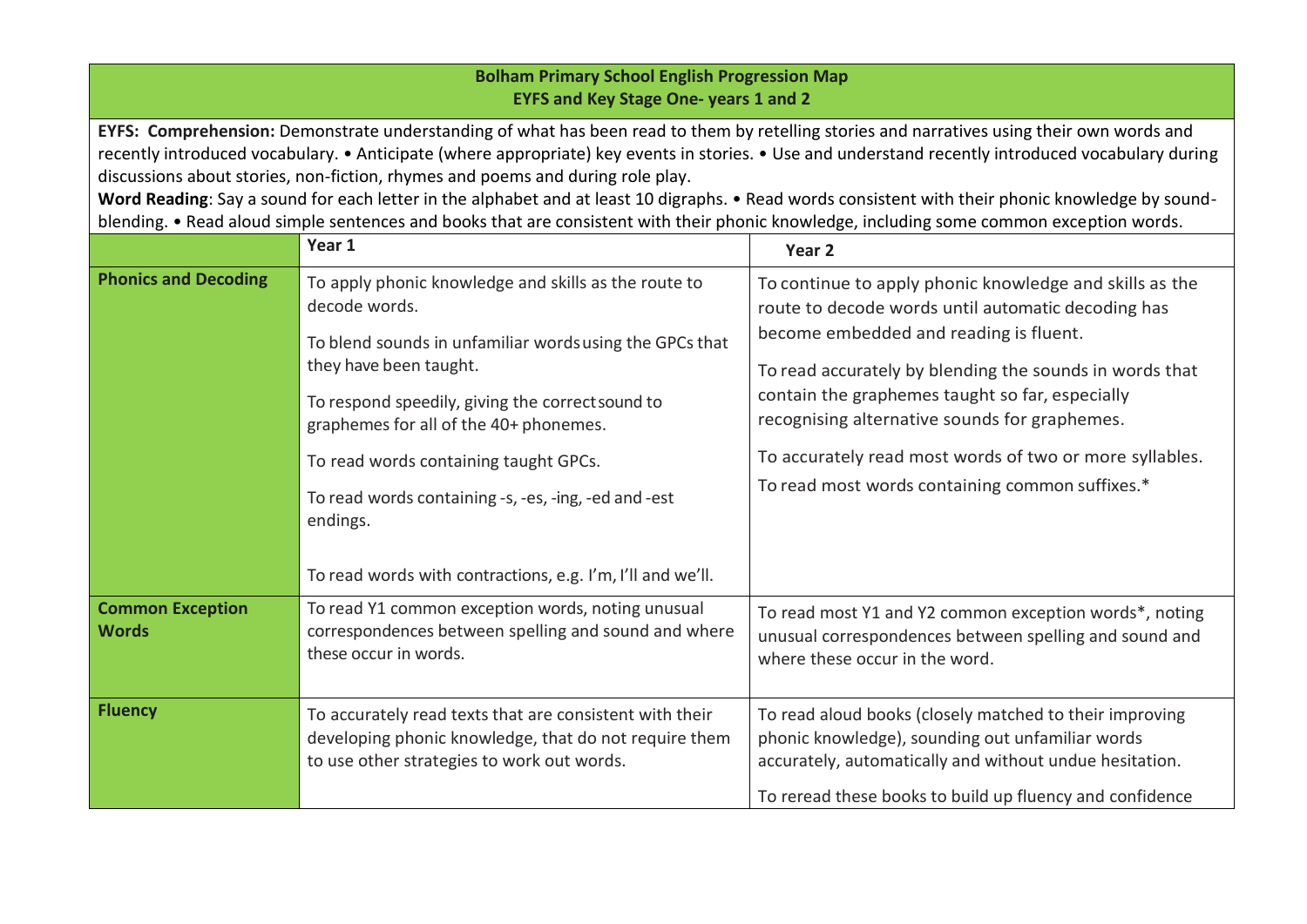|                                                            | To reread texts to build up fluency and confidence in word<br>reading.                                                                                                                                                                                                                                                                                                                                                               | in word reading.<br>To read words accurately and fluently without overt sounding<br>and blending, e.g. at over 90 words per minute, in age-<br>appropriate texts.                                                                                                                                                                                                                                                                                                                                                                                                                                             |
|------------------------------------------------------------|--------------------------------------------------------------------------------------------------------------------------------------------------------------------------------------------------------------------------------------------------------------------------------------------------------------------------------------------------------------------------------------------------------------------------------------|---------------------------------------------------------------------------------------------------------------------------------------------------------------------------------------------------------------------------------------------------------------------------------------------------------------------------------------------------------------------------------------------------------------------------------------------------------------------------------------------------------------------------------------------------------------------------------------------------------------|
| <b>Understanding and</b><br><b>Correcting inaccuracies</b> | To check that a text makes sense to them as they read and<br>to self-correct.                                                                                                                                                                                                                                                                                                                                                        | To show understanding by drawing on what they already know<br>or on background information and vocabulary provided by the<br>teacher.<br>To check that the text makes sense to them as they read and<br>to correct inaccurate reading.                                                                                                                                                                                                                                                                                                                                                                        |
| <b>Comparing, Contrasting</b><br>and Commenting            | To listen to and discuss a wide range of fiction, non-fiction<br>and poetry at a level beyond that at which they can read<br>independently.<br>To link what they have read or have read to them to their<br>own experiences.<br>To retell familiar stories in increasing detail.<br>To join in with discussions about a text, taking turns and<br>listening to what others say.<br>To discuss the significance of titles and events. | To participate in discussion about books, poems and other<br>works that are read to them (at a level beyond at which they<br>can read independently) and those that they can read for<br>themselves, explaining their understanding and expressing<br>their views.<br>To become increasingly familiar with and to retell a wide<br>range of stories, fairy stories and traditional tales.<br>To discuss the sequence of events in books and how items of<br>information are related.<br>To recognise simple recurring literary language in stories and<br>poetry.<br>To ask and answer questions about atext. |